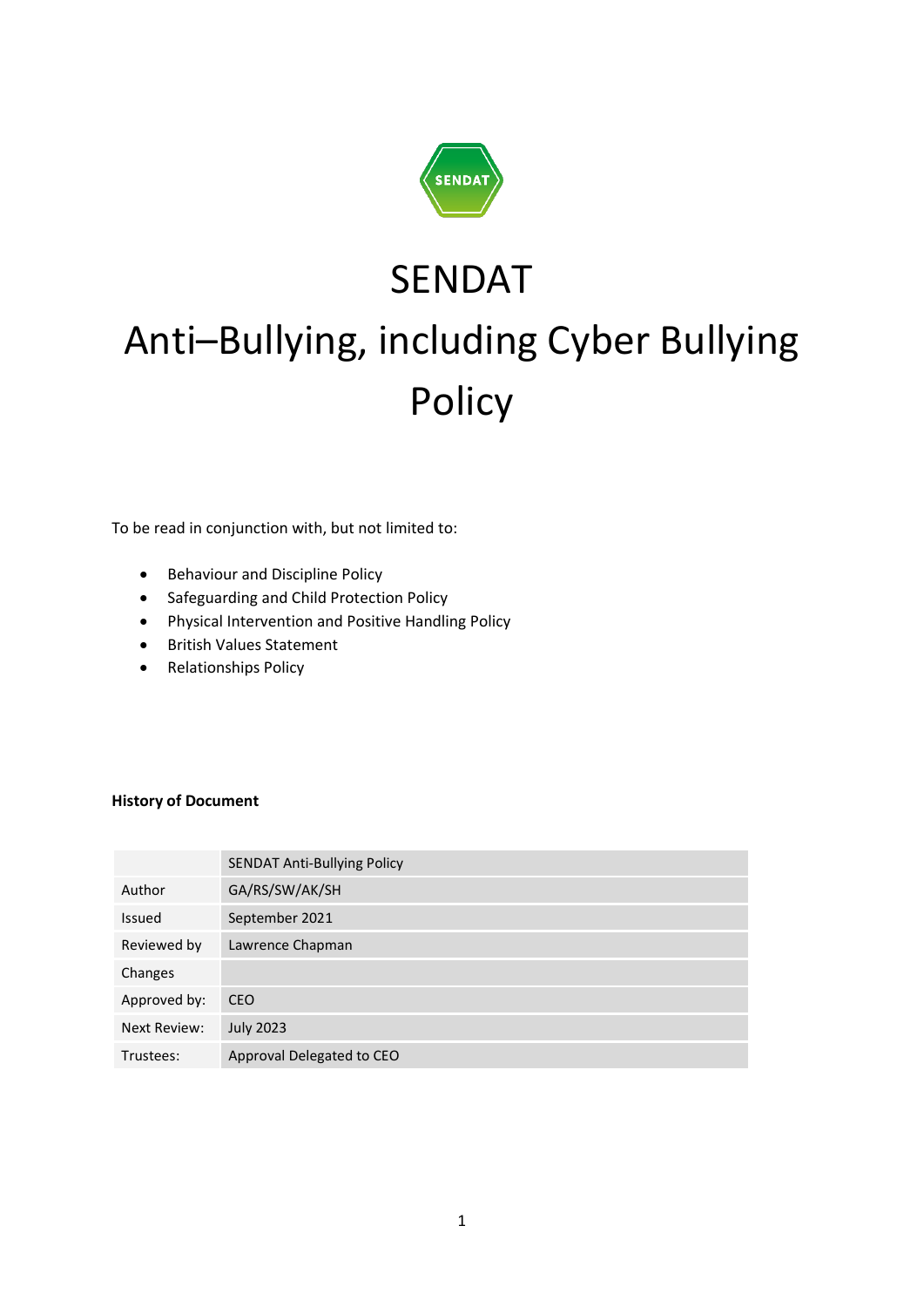# **SENDAT Anti-Bullying Policy**

# **1. Context**

SENDAT is a growing multi-academy trust providing education for students and young people with a range of Special Educational Needs. Our approach to student behaviour and discipline is guided by a shared framework of principles across all the schools, settings and services within the Trust. These are informed by a trust-wide investment in Trauma Informed practice, and the values and ethos of Conscious Discipline.

The Trust encompasses a range of provisions, including special schools meeting a variety of special educational needs, Alternative Provision, and specialist units attached to mainstream schools. For this reason, while our core values remain the same, the detail of how they are implemented is specific to each setting, and is set out in locally agreed procedures.

# **2. Values**

We believe that every member of the SENDAT community has the right:

- To be treated with dignity, respect and empathy
- To be themselves
- To be safe and healthy (physically, emotionally and psychologically)
- To learn without interruption

# **3. Aims**

The overarching aim of this policy is to ensure that all students learn, play and develop in a supportive, caring and safe environment without fear of being bullied; and that all adults and students should recognise that bullying is an antisocial behaviour which affects everyone, and will not be tolerated.

# **4. Objectives**

Our aims will be best achieved in each setting by:

- promoting tolerance and respect for others
- showing respect for the rights and values of others, regardless of race, gender, sexuality, gender orientation, beliefs or abilities
- pro-actively teaching students and offering interventions (including therapeutic interventions) to enable them to recognise their and regulate their own behaviours
- creating an environment in which bullying is considered unacceptable behaviour and where the whole community is willing to take positive action should it occur.
- embedding a trauma informed ethos and a restorative approach to respond effectively to students' needs
- modelling empathetic and respectful relationships.
- ensuring students have access to emotionally available adults.
- encouraging all pupils to seek help and support when needed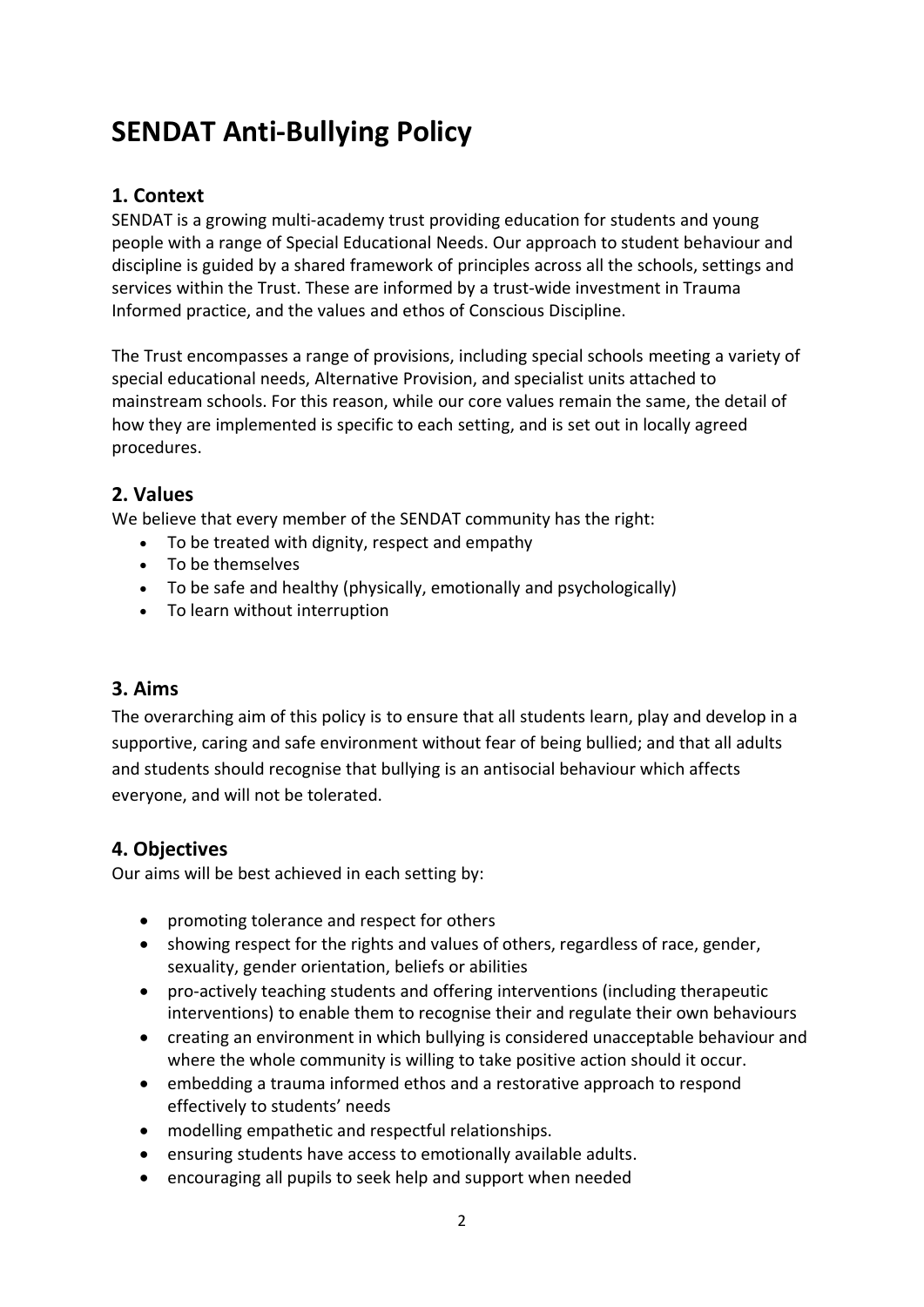- providing clear guidance, training, mentoring and supervision for staff to ensure vigilance and the consistent management of bullying behaviours
- engaging the support of parents/carers, ensuring that they fully understand the expectations in relation to bullying
- preventing, de-escalating and/or stopping any continuation of harmful behaviour.
- Reacting to bullying incidents in a reasonable, proportionate and consistent way.
- Safeguard the student(s) who has experienced bullying
- Seeking sources of support for the student.
- Enabling the perpetrator(s) of bullying to understand the effects of their actions, and to change their patterns of behaviour.
- Working with families to support their child

# **5. Definition of bullying**

Bullying is defined as "behaviour by an individual or group, repeated over time, that intentionally hurts another individual or group either physically or emotionally. Bullying can take many forms (for instance, cyber-bullying via text messages, social media or gaming, which can include the use of images and video) and is often motivated by prejudice against particular groups, for example on grounds of race, religion, gender, sexual orientation, special educational needs or disabilities, or because a child is adopted, in care or has caring responsibilities. It might be motivated by actual differences between children, or perceived differences.." (DfE, Preventing and Tackling Bullying 2017)

This can be further defined as:

- Physical (eg. hitting, kicking, pushing, theft, intimidating gestures)
- Verbal (eg. threatening, name calling, sarcasm, discriminatory remarks)
- Indirect (eg. spreading rumours, excluding someone from social groups)
- Online (ie. using technology to intimidate, belittle, abuse, isolate others)

All students in SENDAT schools have additional needs, which involve areas of difficulty or vulnerability. We understand that dealing with bullying in this context can have additional dimensions and complexities and can raise issues that are in themselves complicated to resolve.

Not all students will recognise bullying behaviour if they experience it; equally not all students would recognise their own behaviour as bullying towards another individual. As such, the Trust uses the strategies outlined below to support the children/young people to understand what is meant by the definitions above and how to resolve any bullying situation.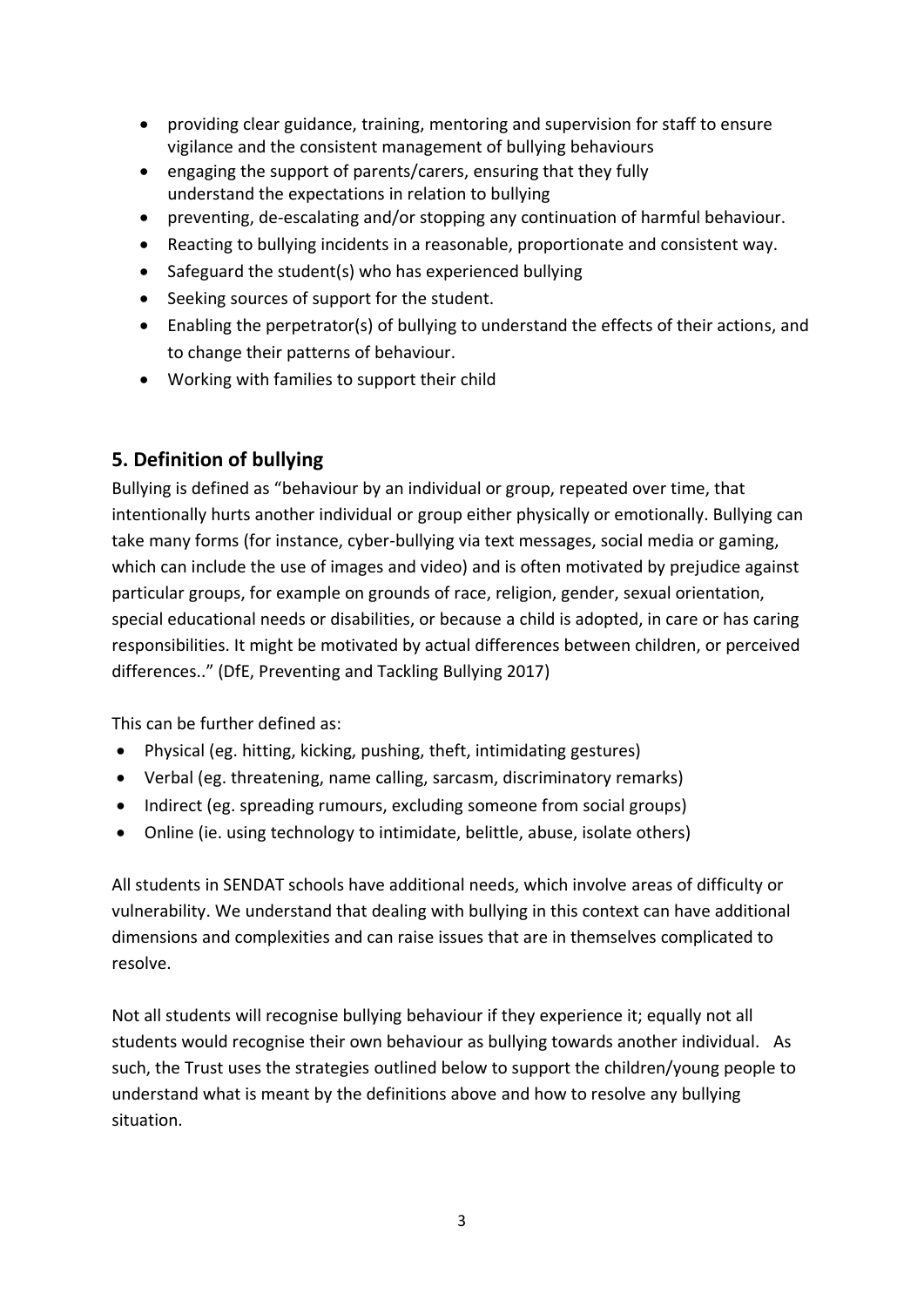Students who are being bullied may show changes in behaviour, such as becoming shy, nervous, feigning sickness, refusing to come to school/class, clinging to adults, refusing to remain in class, refusing to take part in activities they have liked, an increase in challenging behaviour. It is important that all school staff are vigilant and alert to the signs of bullying and act promptly and firmly against any form of bullying in line with the roles and responsibilities listed below.

Bullying is usually distinguished from friendly teasing or conflict situations. SENDAT differentiates between these two as follows:

## **Typical Peer Conflict**

- Equal power between students.
- Students involved may be friends.
- Negative actions don't follow a pattern.
- Conflict not premeditated and no real intention to cause harm.
- Followed by sincere remorse.
- Interest in repairing the relationship.
- All students involved play an active role.
- There is an intention to resolve the situation.

#### **Bullying on the other hand involves:**

- Imbalance of power between students.
- No real friendship between students.
- Negative actions are repeated.
- Actions are purposeful and possibly premeditated.
- The bully shifts blame and shows no sincere remorse.
- No interest in repairing relationship.
- Incident is one-sided.
- Target is alone without peer support.
- Intent is to gain power, control or possessions

# **6. Roles and Responsibilities**

#### **Governance (Board and LAB)**

- Create the right ethos for the school that ensures it is an inclusive environment.
- Ensure regular review of anti-bullying policy and practice including scrutiny of data provided by the Headteacher/Head of School.
- Ensure the school is promoting equality for its whole community.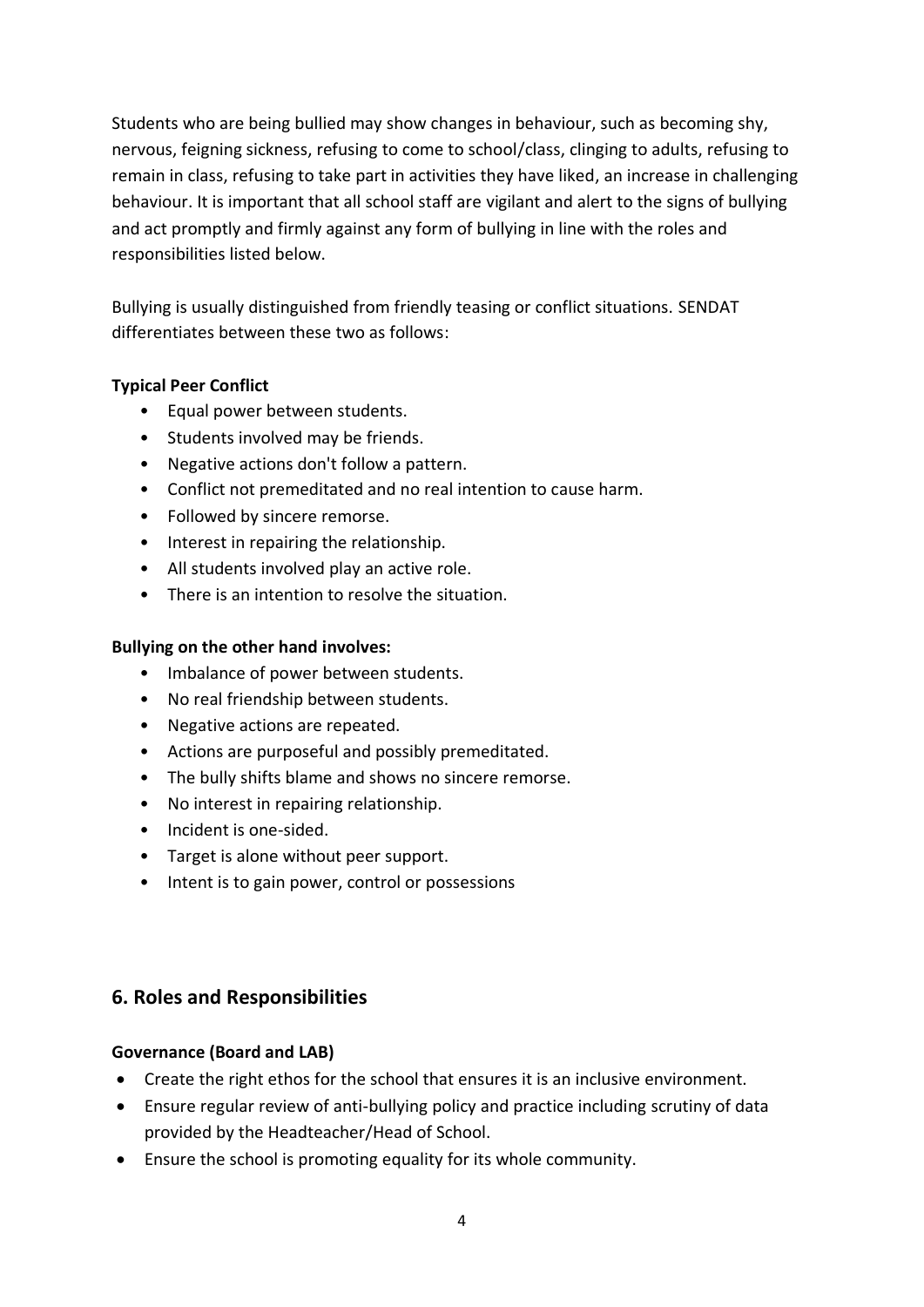## **The CEO, Headteacher/Head of School and Senior Leadership Team**

- To determine, publicise and ensure implementation of the school's measures on behaviour support and anti-bullying.
- To consider what adjustments may be needed to policy and practice in this area.
- Ensure the whole school is promoting equality and inclusion.
- To ensure the anti-bullying behaviour policy is kept up to date.
- To deliver and organise any necessary training for staff to ensure they understand and implement the anti-bullying policy and ensure that all new staff receive anti-bullying training as part of their induction
- Keep up to date on bullying related data, analyse the data, and with staff plan appropriate interventions either at an individual or whole school level.
- Ensure key data and information on bullying is shared regularly with the Local Academy Board (LAB).
- Promote anti-bullying week and anti-bullying work in general. Ensure the curriculum covers anti-bullying.
- Work with families so that they are aware of the school's policy/practice and specific circumstances if they arise.
- To act as a port of call to advise staff on any bullying related matter.
- To liaise with external agencies as necessary in partnership to support anti-bullying strategies.
- To ensure bullying is factored into any analysis of student behaviour.
- Ensure that behavioural recording systems record any instances of bullying.

#### **All school staff**

- Constantly to monitor the students for bullying-related behaviour and follow the correct procedure where evidence points towards bullying taking place and challenge the behaviours.
- Constantly to model high standards of behaviour and to have high expectations for all the students.

#### **Parents/carers**

If a parent/carer is concerned about their child/young person being bullied they should:

- Contact the school immediately and ask to speak to the Class Teacher. If they are unavailable they should ask to speak to a member of the Senior Leadership Team.
- work with the school to resolve any issues arising from an incident the child/young person is anxious about.
- Contact the school if the bullying is taking place on home to school transport. Parents/carers can also contact Suffolk County Council School Transport if they have concerns that further action should be taken by transport staff such as taxi drivers or Passenger Assistants.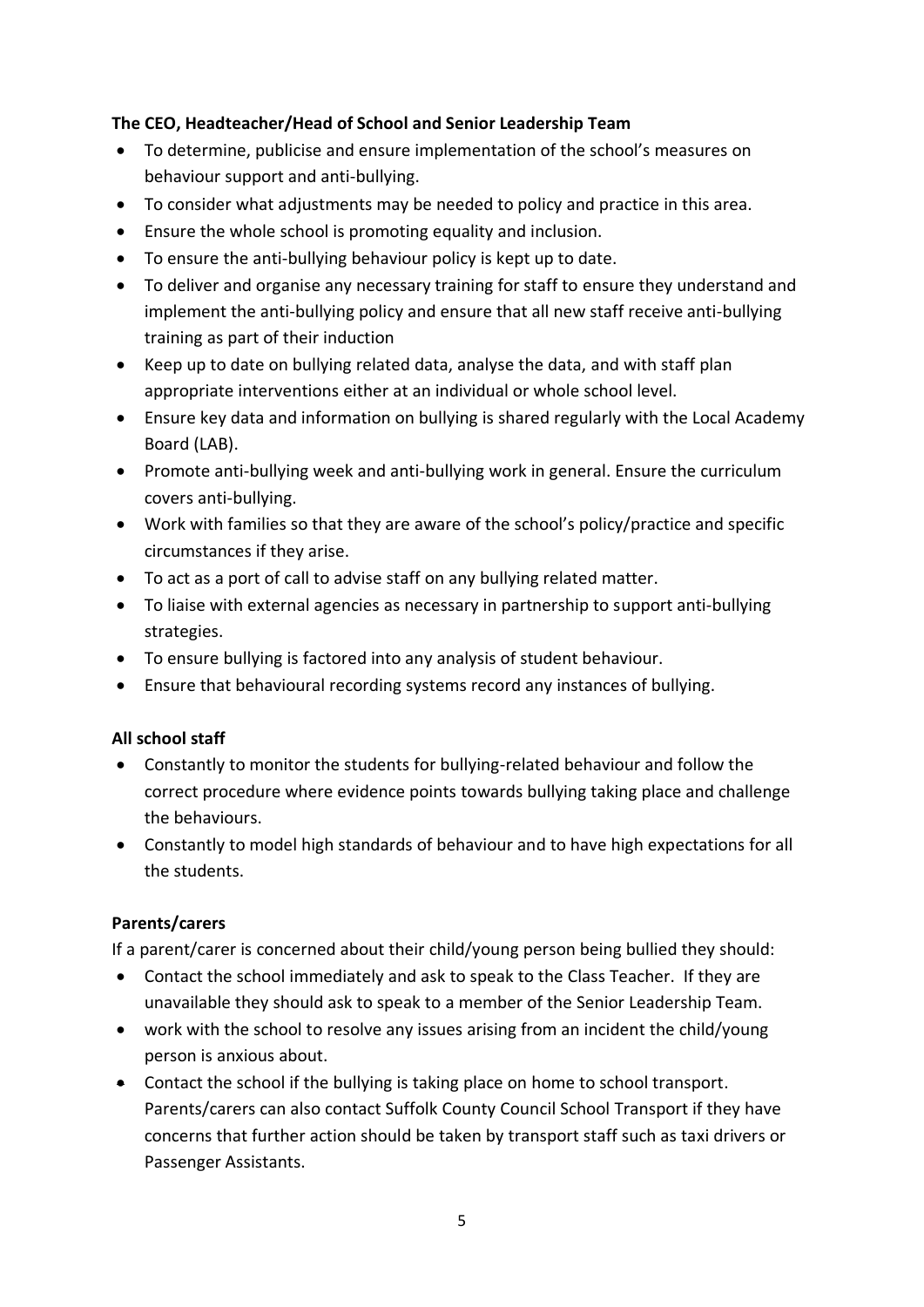# **7. Implementation**

# **Prevention**

First and foremost, strategies will be put in place for preventing and reducing bullying. These will include:

- Planned transition times between different activities, lessons, etc.
- Specific and clear rules about bullying are very specific so there can be no misconceptions and students are aware of the consequences.
- Students are taught specifically what behaviours and actions constitute being a good friend.
- Identifying risk times and places e.g. break times.
- Choosing groups and team in lessons to prevent students being left out or bullied.
- Examining group dynamics.
- Providing positive role models and celebrating positive behaviour.
- Creating structure at break times, including timetabling student activities where necessary
- Allowing students to use dedicated quiet areas during break time.
- Promoting tolerance, understanding, respecting and accommodating people's differences.
- Tackling issues of bullying through the curriculum
- Employing group strategies such as restorative justice to address peer conflict at an early stage, leading to agreed shared outcomes
- Explicit teaching of acceptable and unacceptable ways of expressing feelings.
- Recognising students' achievements in the area of social interaction and reinforce them through the use of praise and rewards.
- If appropriate signing a behaviour contract.
- Agreements in place for the acceptable use of mobile phones and ICT equipment that are read and accepted when students start school.

# **Intervention**

The following steps will be taken when dealing with incidents:

- If bullying is observed, suspected or reported, the incident will be followed up immediately by the member of staff who has been made aware.
- A clear account of the incident will be recorded on Arbor and reported to the appropriate member of staff (tutor, Class Lead, Key Stage Lead, SLT etc).
- Where possible, the member of staff dealing with the incident will speak to all parties involved and seek an accurate account of what has happened.
- All relevant staff will be kept informed and if the bullying persists all staff (including transport where relevant) will be advised using appropriate communication channels, such as daily briefing.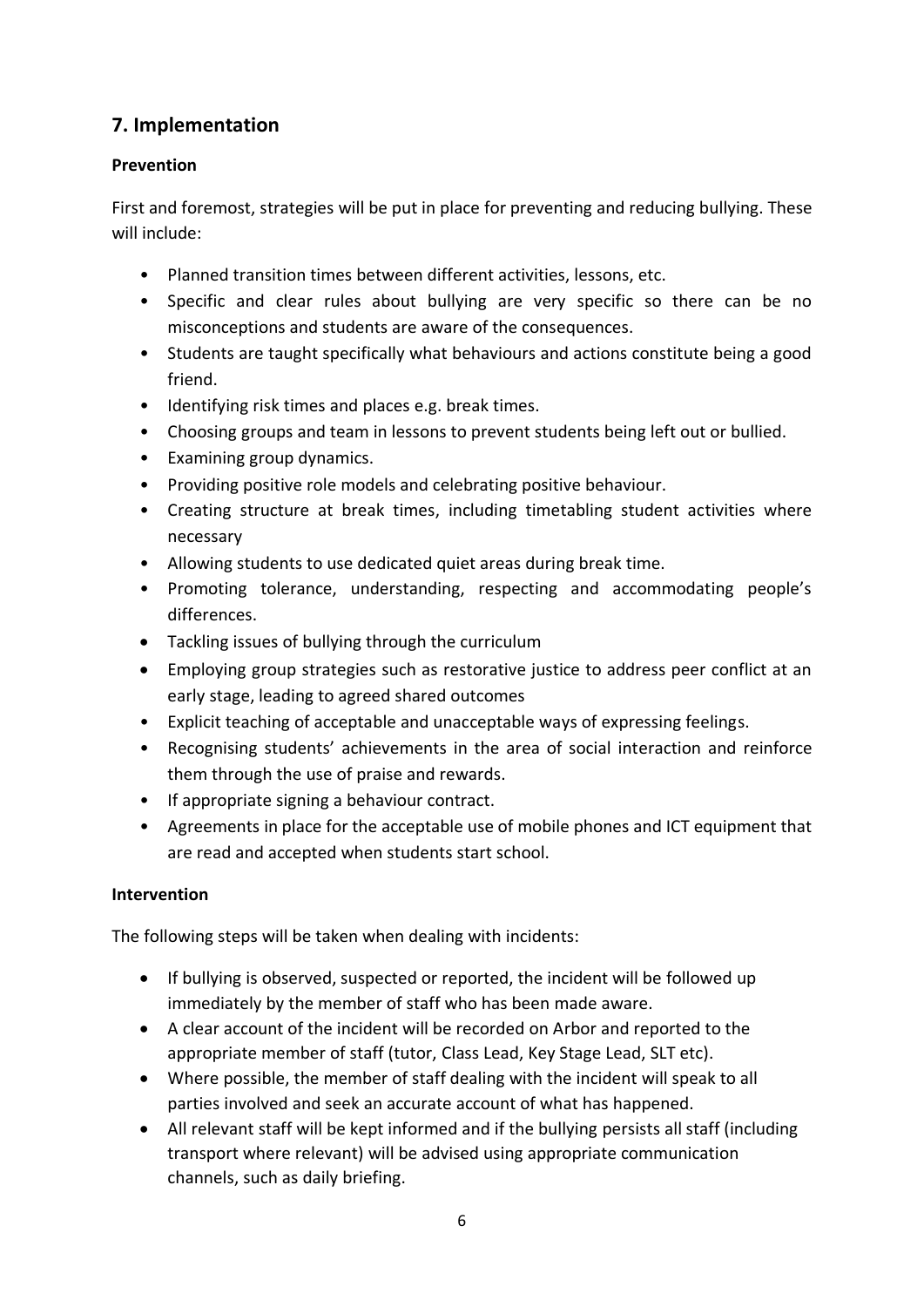- Parents/carers will be kept informed
- Actions and consequences will be put in place as appropriate and in consultation will all parties concerned

Where the issue is complex or not easily resolved the staff member should seek further advice from the Senior Leadership Team.

Students who have been bullied (victims) will be supported by:

- offering an immediate opportunity to discuss the experience with their class teacher and/or emotionally available adult
- Planned ongoing support arising from these conversations
- reassuring the student and their families
- offering continuous support to restore self-esteem and confidence
- Being taught strategies to deal with undesirable behaviours
- restorative justice work with the perpetrator
- updating their Behaviour Support Plan and Risk (Benefit) Assessment to include specific strategies for staff

Students who have bullied (perpetrators and participants) will be helped by:

- discussing what happened
- Exploring the feelings that may have led to the bullying behaviour
- Planned ongoing support arising from these conversations
- enabling them to understand and empathise with the feelings of the victim
- restorative justice work, with the victim if possible
- informing parents/carers to help change the attitude of the student
- updating their Behaviour Support Plan and Risk (Benefit) Assessment to include specific strategies for staff

Consequences could be implemented, which might include:

- verbal warnings to cease bullying
- discussion with parents/carers
- a formal letter to parent/carer if their child has been identified as a persistent offender
- Alternative activity at break time to allow the victims social time without fear of reprisals
- Working separately from other students

# **Student Voice**

There are a number of ways that students can communicate to express their feelings and thoughts about bullying. These include the school student council (for general concerns and initiatives, not specific cases), "I would like my teacher to know" boxes, notification button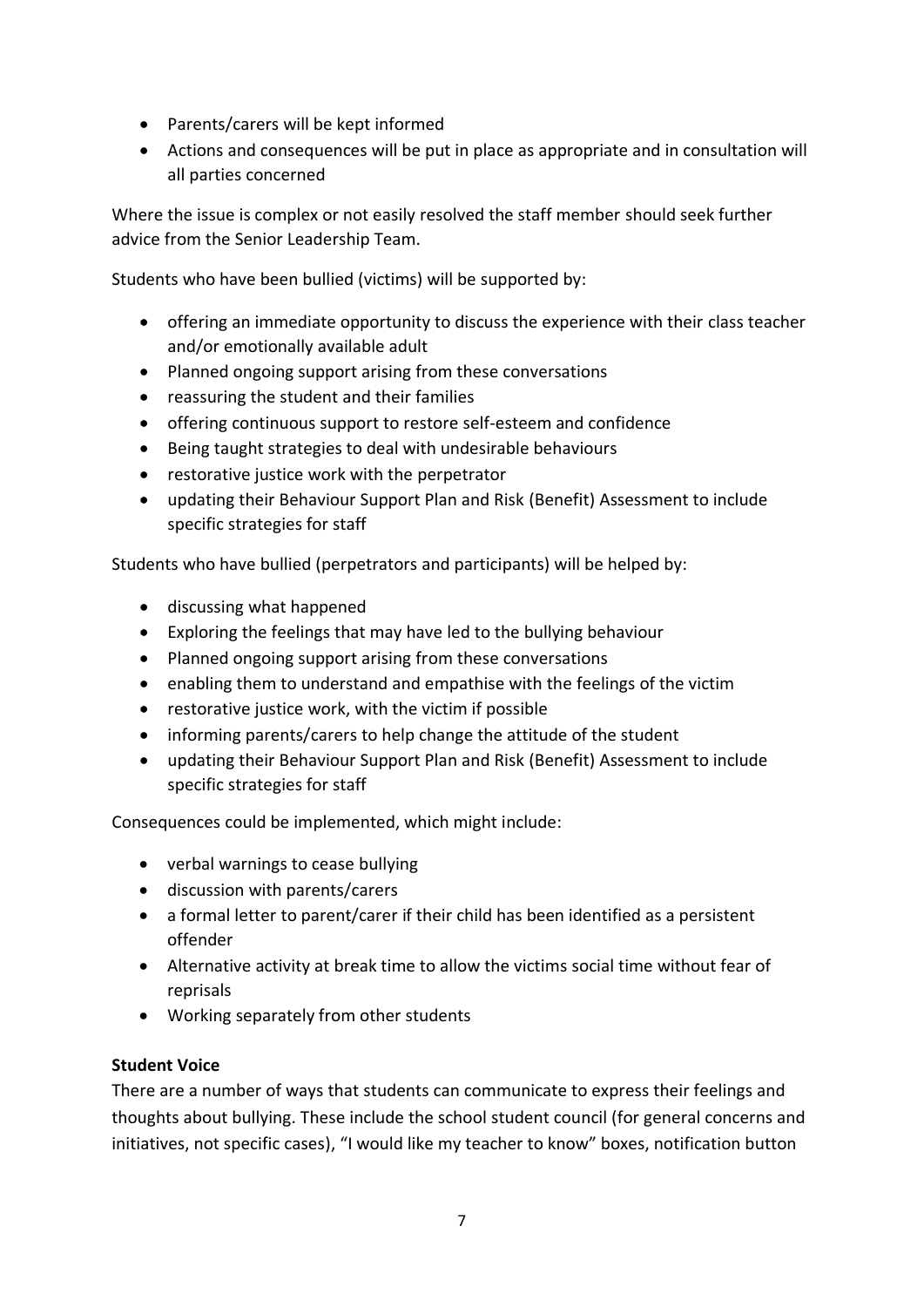on the school website, PSHE lessons, annual reviews, one-to-one sessions, and everyday communication with school staff.

Claims of bullying made by students will be taken seriously.

#### **Working with Families**

Close work with our students' families is an essential part of our approach at SENDAT schools.

Bullying is one of the most potentially sensitive areas of home/school life, so every effort should be made to conduct conversations sympathetically, calmly and tactfully, bringing family members into school where necessary. The school will work collaboratively with families in order to support a consistent approach between home and school, to address, challenge and change bullying behaviours.

In some instances this may trigger traumatic memories for parents/carers. Staff will endeavour signpost appropriate sources of support for them.

#### **Cyber Bullying**

Cyberbullying is when someone uses technology (such as the internet or a mobile phone) to bully others. Being a victim of cyberbullying can be very distressing for a young person as most of the time they do not know who is bullying them. Cyberbullying includes things such as sending unpleasant messages and pictures; and sending pictures and videos without consent; via text, email, messaging apps or social media; or setting up a hate group on a social networking site.

This form of bullying may happen 24/7 and the victim is often targeted even when they are in the comfort of their own home. Images and text messages can be circulated very quickly and widely on the internet which makes cyberbullying very hard to combat.

The wider search powers included in the Education Act 2011 give teachers stronger powers to tackle cyber-bullying by providing a specific power to search for and, if necessary, delete inappropriate images (or files) on electronic devices, including mobile phones.

SENDAT schools will be proactive in discussing cyber bullying and internet safety with children in class and in residential time (where relevant), including how to conduct themselves online; the importance of not replying to the perpetrator as this encourages them; how to report on different sites and services; the importance of keeping the evidence